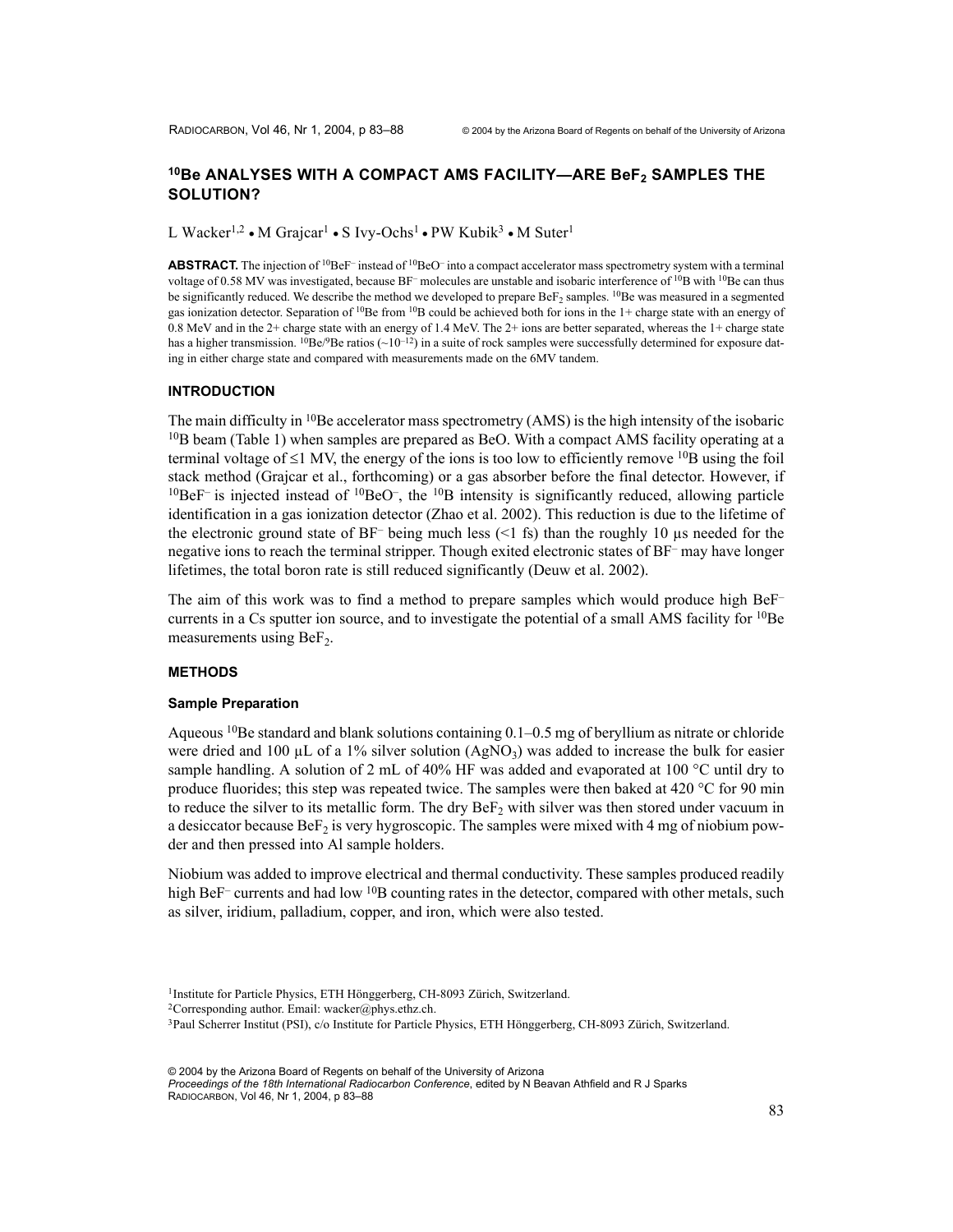### 84 *L Wacker et al.*

In addition to blanks and standards, we prepared rock samples for measurement on both our small 0.6MV and the 6MV AMS facility for a comparison. The chemical isolation of the Be from quartz after spiking with <sup>9</sup>Be carrier was performed according to Ochs and Ivy-Ochs (1997). Those samples were then split into 2 fractions. One fraction was used to make BeO targets and the other for  $BeF<sub>2</sub>$  samples, as described above for the standards and blanks.

### **Measurement**

The  $\text{BeF}_2$  samples were measured using the compact PSI/ETH Tandy AMS system (Synal et al. 2000; Stocker et al., forthcoming; Grajcar et al., forthcoming; Döbeli et al. 2002). The BeF– molecules, which were injected into the accelerator operating at the maximal terminal voltage of 0.58 MV, were dissociated in argon stripper gas. Both  $Be<sup>+</sup>$  and  $Be<sup>2+</sup>$  ions were analyzed. <sup>10</sup>Be was measured in a gas ionization counter filled with isobutane. A 50-nm silicon nitride foil was used as a detector window (Döbeli et al. 2002), which allows the ion identification even at very low energies (Grajcar et al., forthcoming). An energy loss ( $\Delta E$ ) and a residual energy ( $E_{Res}$ ) signal were derived from 2 anodes.

## **RESULTS**

Targets made from commercial  $B\epsilon F_2$  and the  $B\epsilon F_2$  targets made according to the sample preparation procedure above, both mixed with Nb powder, gave BeF<sup>-</sup> beam currents of up to  $0.2 \mu A$ . The <sup>10</sup>Bcounting rate was typically at the level of  $10^{-9}$  to  $10^{-10}$  relative to the <sup>9</sup>Be rate (Table 1), which is consistent with Zhao et al. (2002). This corresponded to counting rates of less than 1 kHz in the detector for typical beam currents, low enough to not degrade the energy resolution of the detector.

| Table 1 Comparison of the 0.6 and the 6MV AMS facilities. In the present configuration of the                                 |  |
|-------------------------------------------------------------------------------------------------------------------------------|--|
| compact facility, the <sup>10</sup> Be beam is not well focused into the detector, resulting in a much lower <sup>10</sup> Be |  |
| transmission compared to <sup>9</sup> Be.                                                                                     |  |

|                              | $BeF2$ with 0.6 MV |                      | BeO with 6 MV |  |
|------------------------------|--------------------|----------------------|---------------|--|
|                              | $1+$               | $2+$                 | $3+$          |  |
| <b>Extracted</b> ions        |                    | $BeF^-$              | $BeO^-$       |  |
| LE current $(nA)$            |                    | $100 - 200$          | 2000-4000     |  |
| $10B/9Be$ (HE side)          |                    | $10^{-10} - 10^{-9}$ | $10^{-4}$     |  |
| $^{10}B$ (Hz)                |                    | 100                  | $10^{8}$      |  |
| Charge state                 | $1+$               | $2+$                 | $3+$          |  |
| Ion energy (MeV)             | 0.8                | 1.4                  | 19            |  |
| <sup>9</sup> Be transmission | 50%                | 12%                  | 17%           |  |
| $10Be$ transmission          | 25%                | $4\%$                | 15%           |  |

The isobars <sup>10</sup>Be and <sup>10</sup>B have different stopping powers, and so can be separated by their  $\Delta E$ –E signals in the ionization chamber. Figure 1 shows a 2-dimensional spectrum for ions in charge state  $2^+$  $(E = 1.4 \text{ MeV})$ . A standard material with a <sup>10</sup>Be/<sup>9</sup>Be ratio of about 10<sup>-10</sup> was used. The <sup>10</sup>B peak of similar intensity is well separated. A third peak of similar height was found between the  $^{10}B$  and the  $10$ Be peak when the stripper gas was optimized for the highest transmission of  $10$ Be. This peak can be attributed to  $(^{9}BeH)^{2+}$  molecules surviving all the way into the detector. This demonstrates the potential of this gas ionization detector for the identification of molecular ions, with AMS at low energies, where molecules in charge state  $1+$  or  $2+$  can survive the stripping process. By increasing the gas pressure in the stripper to about 1  $\mu$ g/cm<sup>2</sup>, the peak in the 2+ charge state spectrum disap-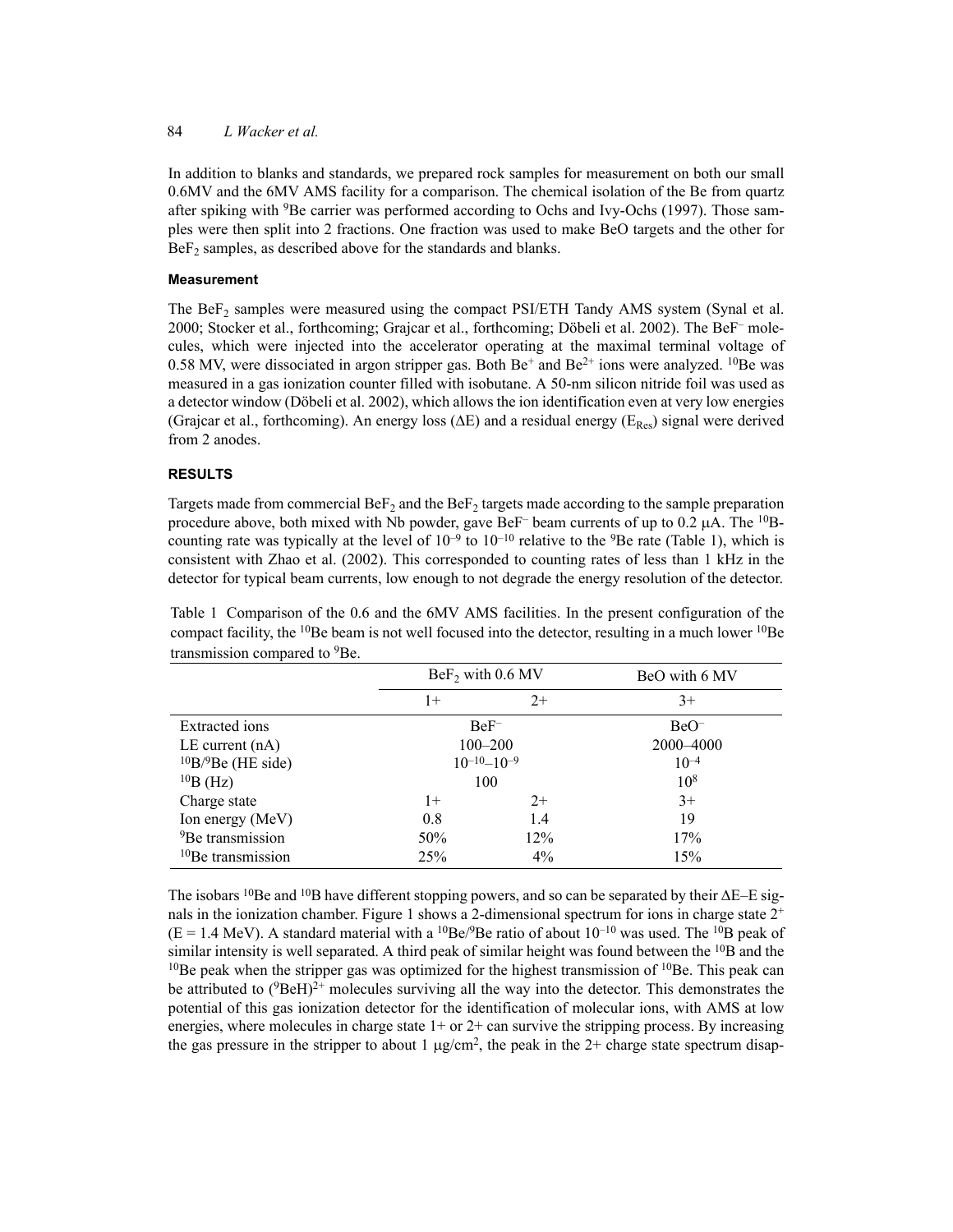pears, e.g., most of molecules have been destroyed. At this higher pressure, the <sup>9</sup>Be transmission is reduced by about 10% due to scattering processes in the stripper gas. The same gas pressure was sufficient to destroy molecules in the  $1+$  charge state. We did not find a significantly higher rate of  $1+$ molecules, though one would expect them to be formed more easily. All further measurements were made at the higher stripper pressure.



Figure 1 Left: spectrum of a <sup>10</sup>Be standard in charge state 2+ and for a stripper gas pressure of 0.3 µg/cm<sup>2</sup> (optimum for maximal transmission of  $9Be^+$ ). A  $(^9BeH)^2$ + peak shows between  $^{10}B^{2+}$  and  $^{10}Be^{2+}$ . The  $(^{9}BeH)^2$ + can be eliminated if the gas pressure is raised to  $1 \mu g/cm^2$  (shown on the right).

In the upper part of Figure 2, the 2-dimensional spectrum of the same standard material is compared with one of a geological sample. In this case, the detector was optimized for the best Be-B separation. The peaks are well separated, with peak widths (FWHM) of about 50 keV. A suppression of about 5 orders of magnitude can be obtained with a peak integration of 90%. A similar peak separation has been shown in previous experiments with BeO beams (Grajcar, forthcoming). Measurements with blanks samples gave values of  $4 \times 10^{-14}$ , i.e., higher than the result from the BeO measurements using the large tandem accelerator (Table 2) and higher than what one would expect from a tail of the boron peak. This hints at some other background source. Further experiments are needed to identify the cause for this background.

In the lower part of Figure 2, the spectra of the same samples are shown when analyzing  $10Be$  in charge state  $1+(E = 0.8 \text{ MeV})$ . The peak widths are about the same, but the peak separation is about a factor of 2 smaller. This allows still some  ${}^{10}Be-{}^{10}B$  separation, but a reasonable background suppression can only be obtained with narrow and asymmetric software gates for <sup>10</sup>Be as shown in Figure 2. Then, only about 60% of the real <sup>10</sup>Be were integrated and the blank values were still at a level of 10<sup>-13</sup>. The <sup>10</sup>B contribution to the background is now negligible. Setting the gates tighter does not improve the background.

The <sup>9</sup>Be transmission given in Table 1 has been determined from current measurements on the lowenergy side and after the high-energy magnet. The high transmission of about 50% for charge state 1+ reflects the high stripping yield obtained at the terminal voltage of 580 kV (corresponding to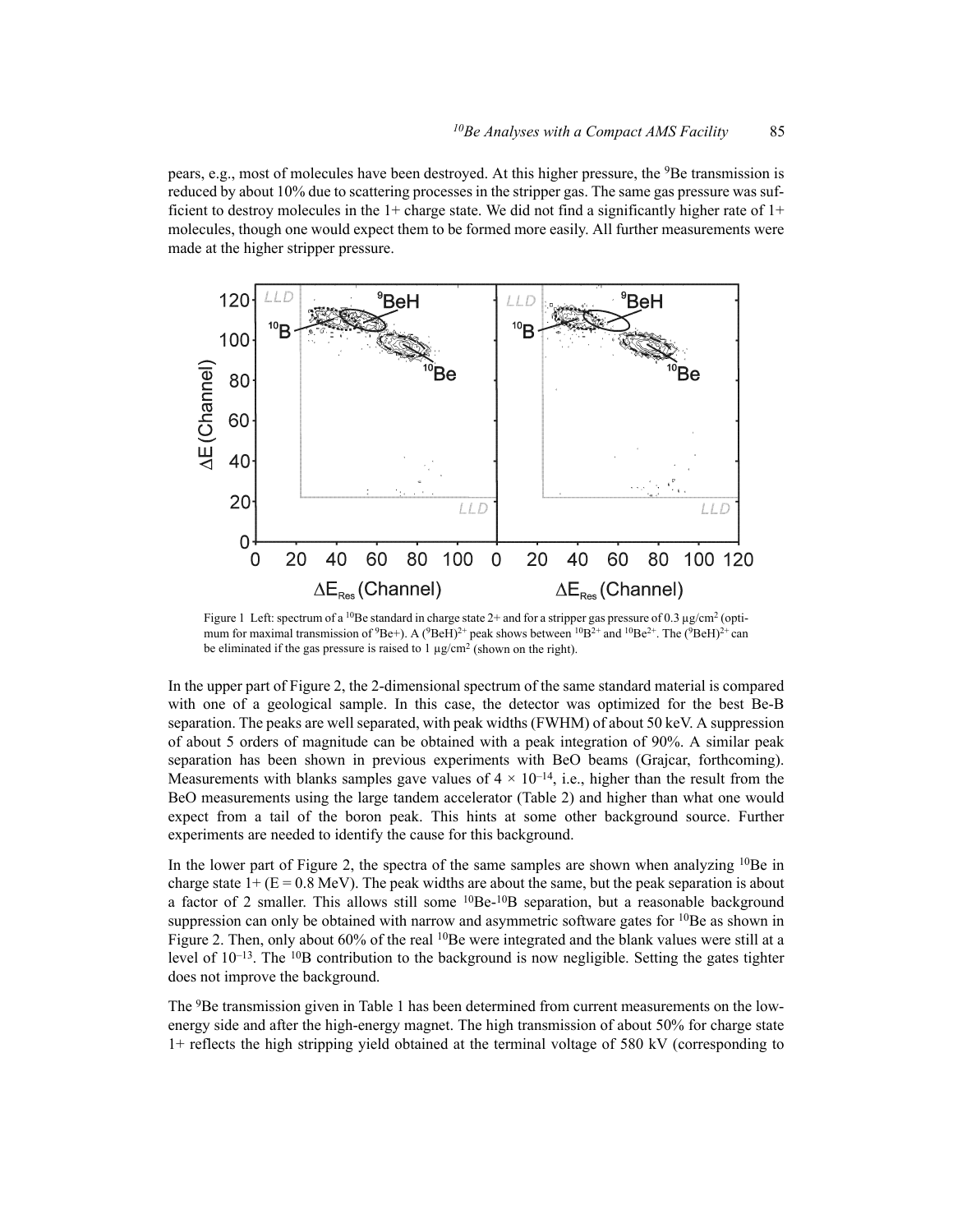

Figure 2 Two-dimensional spectra of ∆E versus ∆ΕRes for a standard (10Be/9Be =10–10) and a geological sample. The 1.4-MeV  $^{10}Be^{2+}$  is clearly separated from  $^{10}B^{2+}$ . The 0.8-MeV  $^{10}Be^{+}$  is only partially separated from <sup>10</sup>B<sup>+</sup>. Events within the black contour lines were accepted as <sup>10</sup>Be events while suppressing <sup>10</sup>B by a factor of more than 10<sup>4</sup>. The grey lines show the low-level discriminator settings to cut off electronic noise.

205 keV for 9Be when injecting BeF–) and the large acceptance of the high-energy Faraday cup. For charge state 2+, the stripping yield is about a factor of 4 smaller. About a factor of 2 is lost from there to the detector for 1+ and about a factor of 3 for 2+ ions.

The normalized <sup>10</sup>Be/Be ratios of the rock samples are consistent with those obtained with the 6MV AMS facility, for which a description can be found in Synal et al. (1997).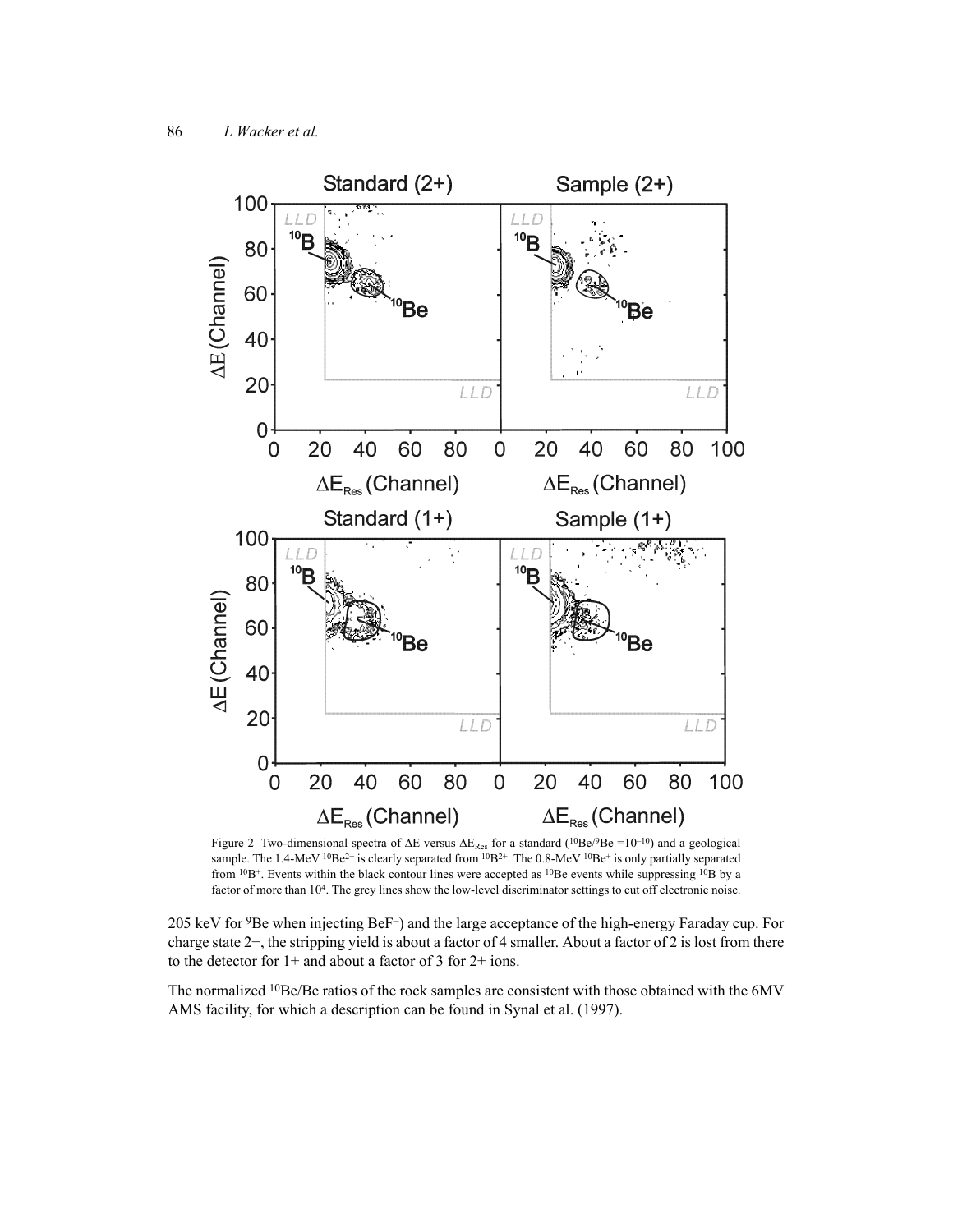|                | Tandy $(1+)$ , BeF <sub>2</sub> |       | Tandy $(2+)$ , BeF <sub>2</sub> |              | Tandem $(3+)$ , BeO |       |
|----------------|---------------------------------|-------|---------------------------------|--------------|---------------------|-------|
|                | 10Be/9Be                        |       | 10Be/9Be                        |              | 10Be/9Be            |       |
| Sample         | $10^{-12}$                      | Error | $10^{-12}$                      | Error        | $10^{-12}$          | Error |
| S <sub>1</sub> | 5.1                             | 12%   | 5.1                             | $11\%$       | 5.06                | 3%    |
| S <sub>2</sub> | 1.8                             | 21%   | not measured                    | not measured | 1.56                | 4%    |
| S <sub>3</sub> | 8                               | 17%   | 7.5                             | 26%          | 9.75                | $2\%$ |
| S 4            | 0.5                             | 31%   | 0.8                             | 41%          | 0.55                | $4\%$ |
| <b>Blank</b>   | 0.09                            | 14%   | 0.04                            | 70%          | 0.01                | 24%   |

Table 2 Results for geological samples measured on the 6MV Tandem and on the 0.6MV Tandy accelerator. Each rock sample was spiked with 0.5 mg <sup>9</sup>Be and was split after Be separation to produce a BeO and a BeF<sub>2</sub> target. The BeF<sub>2</sub> sample was measured both in the 1+ and the 2+ charge state.

### **DISCUSSION**

 $Bef<sub>2</sub>$  targets of good quality can be prepared with reasonable effort using the described procedure. The hygroscopic nature of the fluorides requires the storage of the samples in a dry environment. This is inconvenient; on the other hand, BeO is more toxic. The beam currents from  $\text{BeF}_2$  samples are still clearly lower than those obtained from BeO; however, the <sup>10</sup>B rate is significantly reduced. Remaining <sup>10</sup>B entering the detector is likely to be injected as  $(^{10}B^{18}O^{1}H)^{-}$ ,  $(^{10}B_{2}^{9}Be)^{-}$ , or  $(^{10}BF)^{-}$  in a meta-stable exited electronic state.

The high stripping yield of 1+ ions makes this charge state very attractive, leading to an overall transmission higher than at most existing AMS facilities. The optics system for charge state 1+ is relatively easy to improve by positioning the detector in the focal plane of the high-energy mass spectrometer and by increasing the size of the detector window, which is currently only 5 mm  $\times$  5 mm. For the charge state  $2+$ , the situation is more complex. The high-energy accelerator tube acts as a stronger lens, leading to a convergent beam at the exit of the accelerator. To overcome this problem, a more complicated ion optics system for proper focusing would be needed.

The blank ratios are still about 1 order of magnitude higher than can be achieved at larger facilities, but a further background reduction seems to be feasible. The energy resolution of the detector can be improved, as systematic studies clearly showed that the electronic noise is presently the limiting factor for light ions. Signals from a pulser fed directly into the preamplifier showed only a 10% reduction in resolution, indicating that the noise of the preamplifier represents the main contribution. Energy straggling in the entrance window and the gas are significantly smaller. Based on preamplifier specifications, one can expect a further improvement with an appropriate design of the detector and the electronics and by the appropriate choice of the counter gas. A reduction of the peak width of 20–40% does not seem unrealistic. This should provide a reasonable  ${}^{10}Be-{}^{10}B$  separation for the 1+ charge state.

### **CONCLUSION**

We have demonstrated that BeF beams are a means of permitting <sup>10</sup>Be AMS at low energies. For the first time, environmental samples have been measured with a compact AMS operated at 580 kV. The results are promising, but at the moment, the method is not competitive with that used at larger facilities. There is potential for improvement and it appears feasible that a facility can be developed meeting the required specifications for applications in Earth Sciences.